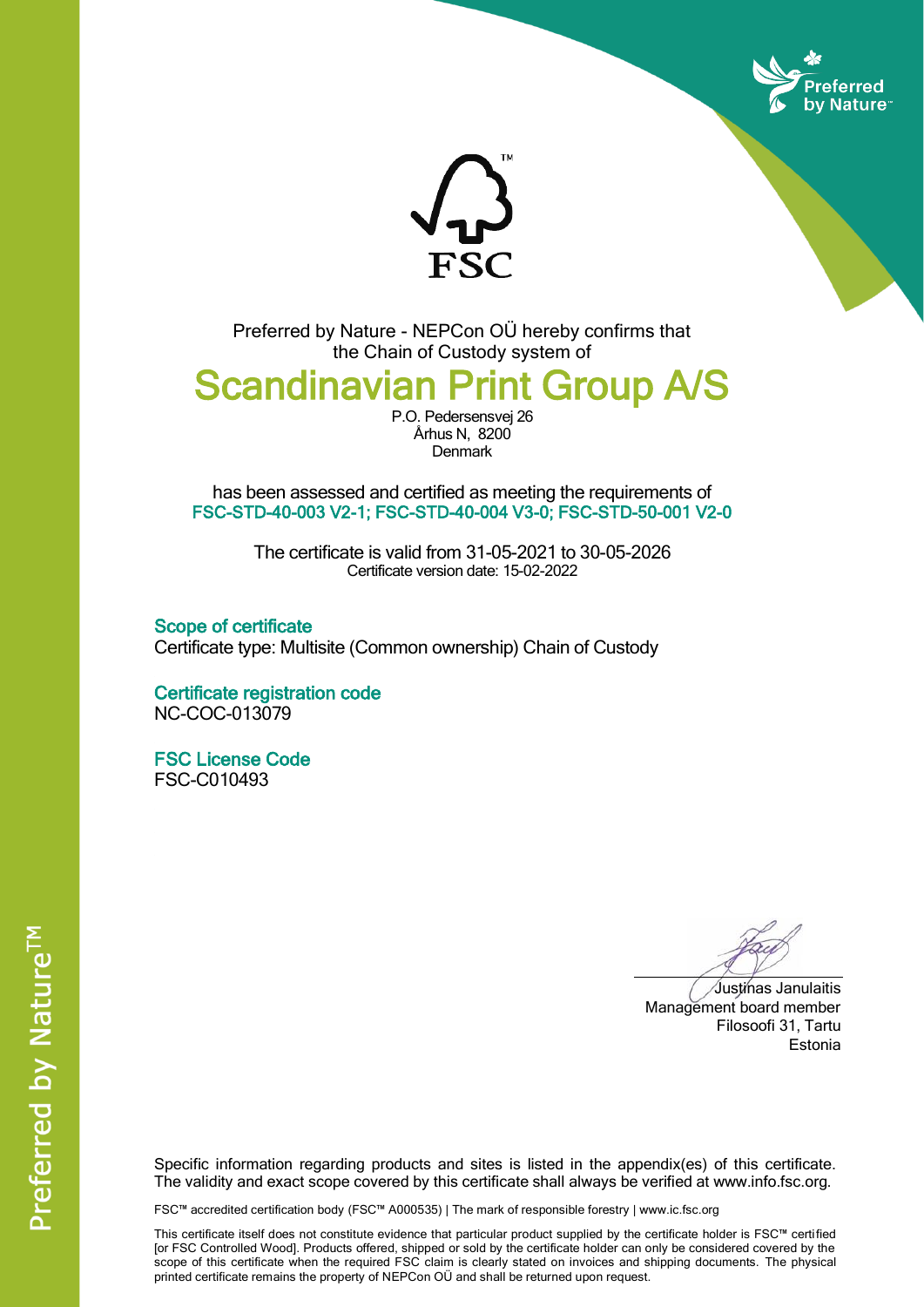

## Annex A: Scope of Scandinavian Print Group A/S FSC™ Chain of Custody **Certificate**

#### NC-COC-013079

(The list below shows products handled by the network of Participating Sites)

| <b>Product Type</b> | Trade Name              | <b>Output FSC Claims</b>                                             |
|---------------------|-------------------------|----------------------------------------------------------------------|
| P8                  | <b>Printed Material</b> | FSC Mix; FSC Mix Credit; FSC Recycled;<br><b>FSC Recycled Credit</b> |
| W8                  | Signs on wooden panels  | <b>FSC Mix Credit</b>                                                |

This certificate itself does not constitute evidence that particular product supplied by the certificate holder is FSC™ certified [or FSC Controlled Wood]. Products offered, shipped or sold by the certificate holder can only be considered covered by the scope of this certificate when the required FSC claim is clearly stated on invoices and shipping documents. The physical printed certificate remains the property of NEPCon OÜ and shall be returned upon request.

Certificate version date: 15-02-2022 **Page 2 of 4** Page 2 of 4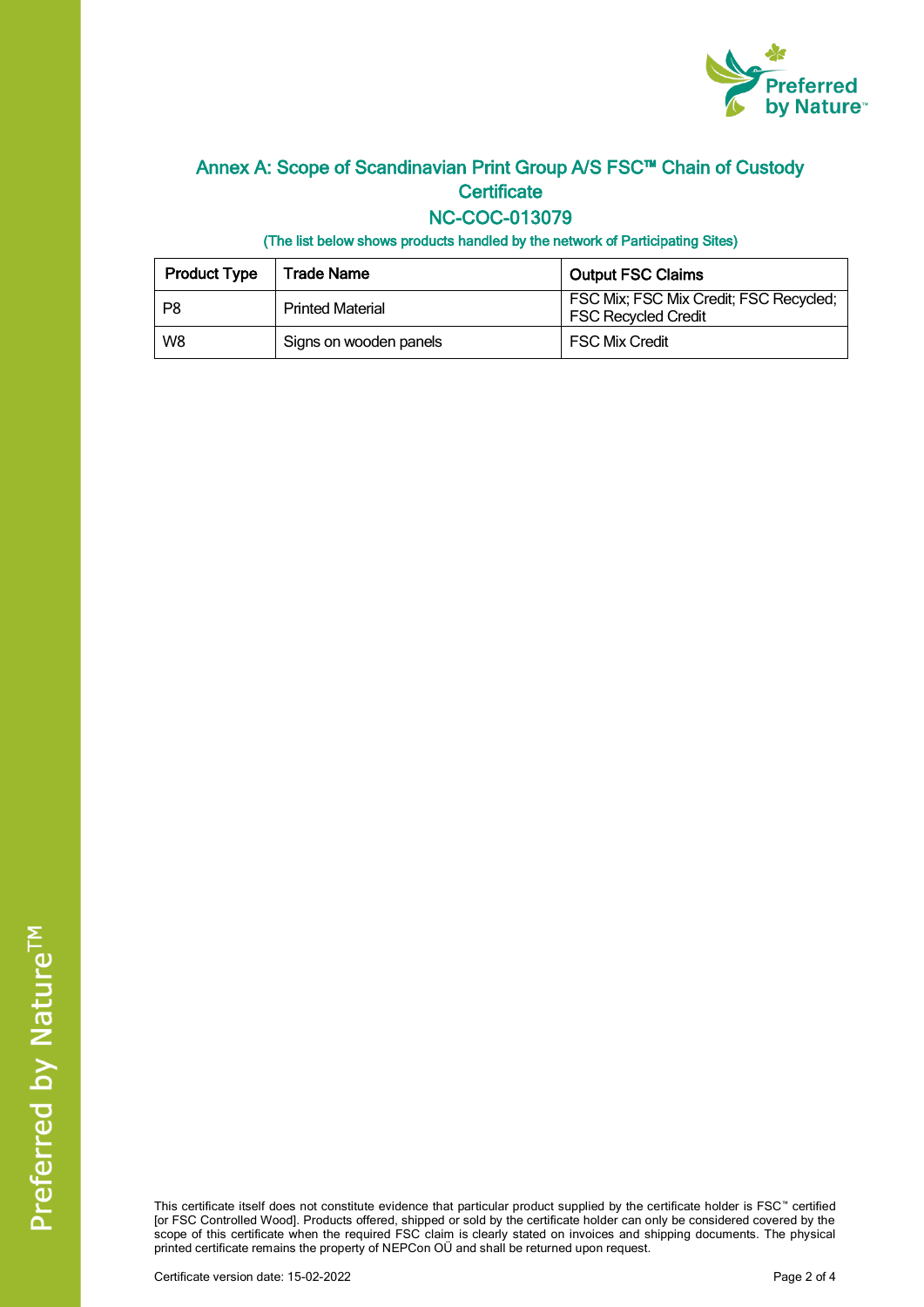

# Annex B: Scope of Scandinavian Print Group A/S FSC™ Chain of Custody **Certificate**

#### NC-COC-013079

| <b>No</b>      | <b>Site Name</b>                 | <b>Address</b>                                       | Sub-code         |
|----------------|----------------------------------|------------------------------------------------------|------------------|
| 1              | Toptryk Grafisk A/S              | Buskmosevej 4 Rinkenæs<br>Gråsten<br>6300<br>Denmark | NC-COC-013079-A  |
| $\overline{2}$ | LaserTryk.dk A/S                 | P.O. Pedersensvej 26<br>Århus N<br>8200<br>Denmark   | NC-COC-013079-AA |
| 3              | <b>AKA Print</b>                 | P.O. Pedersensvej 26<br>Århus N<br>8200<br>Denmark   | NC-COC-013079-D  |
| 4              | Jørn Thomsen ELBO A/S            | Essen 24<br>Kolding<br>6000<br><b>Denmark</b>        | NC-COC-013079-E  |
| 5              | Jelling Bogtrykkeri              | Essen 24 6000 Kolding<br>Kolding<br>6000<br>Denmark  | NC-COC-013079-F  |
| 6              | Frederiksberg Bogtrykkeri<br>A/S | Vallensbækvej 61<br>Vallensbæk<br>2625<br>Denmark    | NC-COC-013079-G  |
| 7              | Eurographic A/S                  | Vallensbækvej 61<br>Vallensbæk<br>2625<br>Denmark    | NC-COC-013079-H  |
| 8              | Jannerup Grafisk                 | Vallensbækvej 61<br>Vallensbæk<br>2625<br>Denmark    | NC-COC-013079-I  |
| 9              | Knudtzon Graphic A/S             | Vallensbækvej 61<br>Vallensbæk<br>2625<br>Denmark    | NC-COC-013079-J  |
| 10             | Nofoprint                        | Vallensbækvej 61<br>Vallensbæk<br>2625<br>Denmark    | NC-COC-013079-K  |
| 11             | Vestergaards                     | Lyngvej 3<br>Aalborg<br>9000<br>Denmark              | NC-COC-013079-L  |
| 12             | Specialtrykkeriet Arco           | Gemsevej 4<br><b>Skive</b><br>7800<br>Denmark        | NC-COC-013079-M  |
| 13             | Novagraf A/S                     | Lyngvej $3$<br>Aalborg<br>9000<br>Denmark            | NC-COC-013079-N  |

This certificate itself does not constitute evidence that particular product supplied by the certificate holder is FSC™ certified [or FSC Controlled Wood]. Products offered, shipped or sold by the certificate holder can only be considered covered by the scope of this certificate when the required FSC claim is clearly stated on invoices and shipping documents. The physical printed certificate remains the property of NEPCon OÜ and shall be returned upon request.